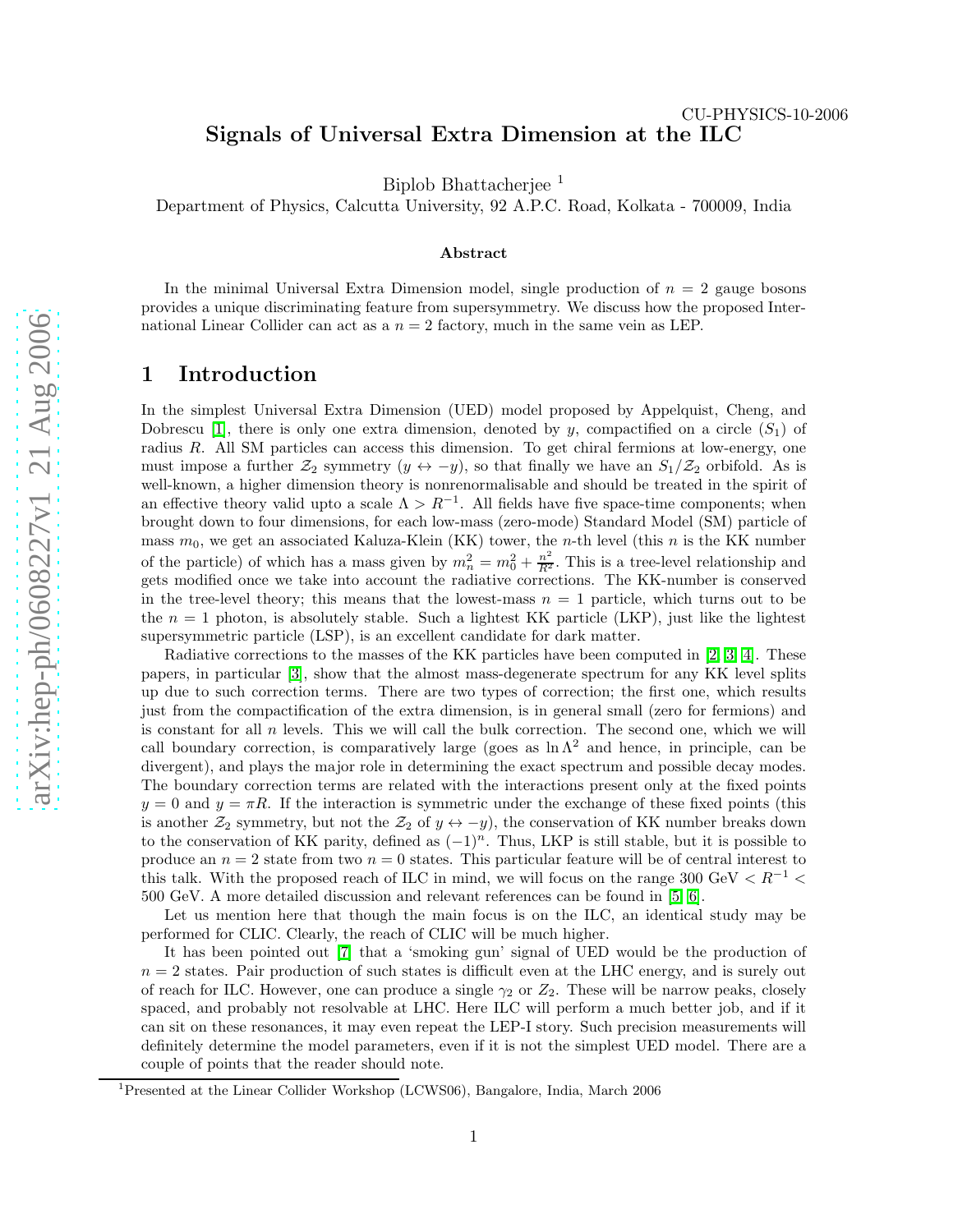- If a collider is energetic enough to pair produce  $n = 1$  excitations, single production of  $n = 2$ states is also possible. Since it is not possible to produce only one  $n = 1$  UED state, it is a none-or-both situation.
- Decay of a  $n = 2$  state to two  $n = 0$  states is allowed by KK parity conservation, but this is suppressed by boundary-to-bulk ratio. However, there is no phase space suppression, not even if the final state is a  $t\bar{t}$  pair. On the other hand, the coupling is large for the KK number conserving decays  $(2 \rightarrow 2 - 0, 1 - 1,$  where the numbers are for the generic KK levels), but there is a heavy kinematic suppression. Ultimately it turns out that both suppressions are of equal importance [\[3\]](#page-3-2) and hence both KK conserving and KK violating decays are to be taken into account.

In this talk we will discuss the role that ILC may play in studying this resonance physics.

# 2 The KK number violating interactions

A consistent formulation of UED needs the inclusion of interaction terms that exist only at the fixed points [\[2,](#page-3-1) [3\]](#page-3-2). In the simplest UED model, these terms are taken to be universal, symmetric about the fixed points, and vanishing for energy  $\Lambda \gg R^{-1}$ . This introduces only two new parameters in the model,  $\Lambda$  and  $R^{-1}$ , and ensures the conservation of KK parity. (In fact, there is a third parameter,  $\bar{m}_h^2$ , the Higgs mass term induced on the fixed points. In the minimal UED model this is assumed to be zero, but its precise value may be probed through a precision study [\[6\]](#page-4-1).)

The excited states of  $Z$  and photon are obtained by diagonalising the mass matrix of  $W_3$  and B. It has been shown in [\[3\]](#page-3-2) that for all practical purpose, the  $n = 2$  excitation of Z is almost  $W_3$ (so that it is a pure  $SU(2)$  triplet and couples only to the left-handed fermions) while the  $n = 2$ excitation for photon is almost a pure  $B$  (so that it couples with different strengths to left- and right-handed fermions).

<span id="page-1-0"></span>We will be interested in the coupling of  $n = 2$  gauge bosons with an  $n = 0$  fermion-antifermion pair. This coupling is given by [\[3\]](#page-3-2)

$$
\left(-ig\gamma^{\mu}T_{a}P_{+}\right)\frac{\sqrt{2}}{2}\left(\frac{\bar{\delta}(m_{V_2}^2)}{m_2^2} - 2\frac{\bar{\delta}(m_{f_2})}{m_2}\right),\tag{1}
$$

where g is the generic gauge coupling,  $T_a$  is the group generator (third component of isospin, or hypercharge), and  $P_+$  is the  $\mathcal{Z}_2$ -even projection operator, which is  $P_L = (1 - \gamma_5)/2$  for  $\mathcal{Z}_2$ , but can be both  $P_L$  or  $P_R$  for  $\gamma_2$ . V can be either Z or  $\gamma$ . The expressions for the boundary corrections,  $\overline{\delta}$ , can be found in [\[3\]](#page-3-2).

It is easy to check that for any level, the excitation of the photon,  $\gamma_n$ , is the lowest-lying particle. Thus,  $\gamma_2$  cannot decay into a pair of  $n = 0$  and  $n = 2$  fermions. In fact, the decay to an  $n = 1$  pair is also kinematically forbidden, for all choices of  $\Lambda$  and  $R$ . Thus, the only possible way to decay is to an  $n = 0$  fermion-antifermion pair. Here, both right- and left-handed pairs (of quarks and leptons, including neutrinos) are included, albeit with different strengths, as obtained from eq. [\(1\)](#page-1-0). In figure 1, we show how the function  $X_{Vf}$ , defined as

$$
X_{Vf} = \frac{\sqrt{2}}{2} \left( \frac{\bar{\delta}(m_{V_2}^2)}{m_2^2} - 2 \frac{\bar{\delta}(m_{f_2})}{m_2} \right),
$$
\n(2)

varies for  $V = \gamma$ , Z and  $f = u_i, d_i, e_i$  (SU(2) singlet states) and  $L_i, Q_i$  (SU(2) doublet states), where i is the generation index. It is obvious that  $\gamma_2$  should decay almost entirely to a  $q\bar{q}$  pair, because of the larger splitting between  $\gamma_2$  and  $n = 2$  quarks. Altogether, there are 45 channels, including the colour degrees of freedom.

The decay pattern of  $Z_2$  is more complicated. It is an almost pure  $(W_3)_2$ , so it couples only to left-handed doublet fermions. Kinematically, decay to an  $n = 1$  pair of lepton doublet  $(\mathcal{Z}_2$ even) is allowed, except for very low values of  $\Lambda$  ( $\Lambda R < 3$ ). There are 6 such channels, including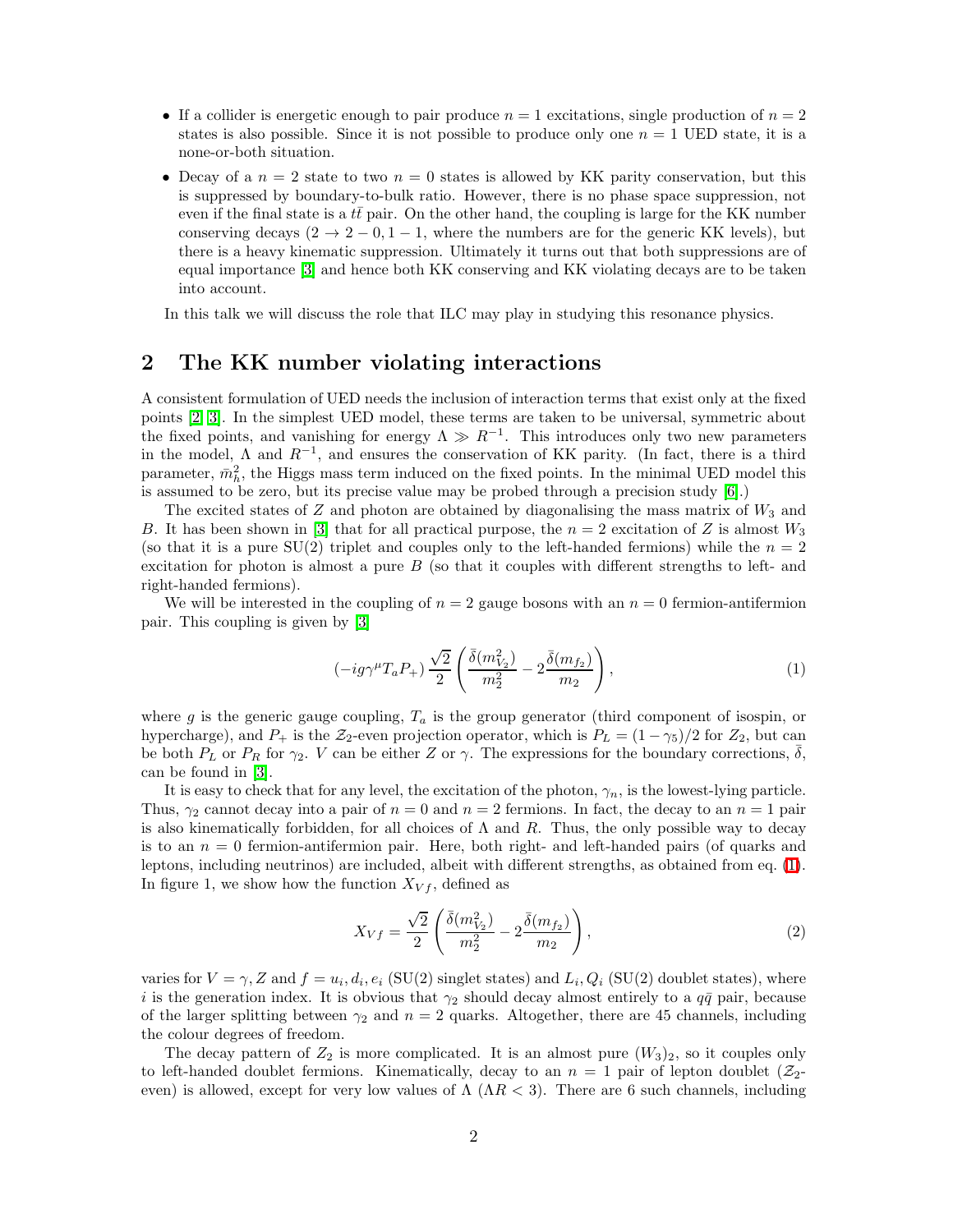

Figure 1:  $X_{Vf}$ , the KK number violating couplings, as a function of  $\Lambda R$ , for  $R^{-1} = 300$  GeV (the values are independent of R). From top to bottom, the curves are for  $X_{ZL}$ ,  $X_{\gamma e}$ ,  $X_{\gamma L}$ ,  $X_{ZQ}$ ,  $X_{\gamma d}$ ,  $X_{\gamma u}$ , and  $X_{\gamma Q}$  respectively. For their definitions, see text.

neutrinos. These states will ultimately decay to the corresponding  $n = 0$  leptons, plus  $\gamma_1$ , the LKP, (even the  $n = 1$  neutrino can decay in this channel), so that the signature will be a pair of soft leptons (for charged lepton channels) plus a huge missing energy (excited neutrinos, of course, will go undetected). Fortunately, these final soft leptons should be detectable [\[8,](#page-4-3) [9\]](#page-4-4). Similarly,  $Z_2$  can decay to a pair of  $n = 2$  and  $n = 0$  doublet leptons. Again, there are 6 channels, plus 6 CP-conjugate ones. Both these modes are KK-number conserving, but there is an important difference: while the coupling is the usual g for the latter channels, it is  $g/\sqrt{2}$  for the former ones. This can be checked by integrating the trigonometric terms dependent on the fifth coordinate y.

Just like  $\gamma_2$ ,  $Z_2$  has its own share of KK-number violating modes, but it can only decay to a left-handed pair. Since the lower limit on  $R^{-1}$  is about 300 GeV, both these gauge bosons can decay even to the  $n = 0$   $t\bar{t}$  pair. However, KK-number conserving  $Z_2$  decays to electroweak bosons are forbidden from kinematic considerations.

In the minimal UED model,  $\bar{m}_h^2 = 0$ ,  $Z_2$  cannot decay through the Bjorken channel to  $Z_1 h_1$ , purely from kinematic considerations. (The three-body channels, with a virtual  $Z_1$  or  $h_1$ , will be even more suppressed.) However, if  $\bar{m}_h^2 < 0$ , all the Higgs masses will be lowered, and one can just be able to produce a neutral CP-even Higgs excitation through this channel. The decay channel of  $h_1$  is dominantly a right-handed  $\tau$  pair (assuming the mixing in the  $n = 1$  level to be small) plus LKP, and if the  $\tau s$  are soft enough, they may escape detection, leading to an invisible decay mode of  $h_1$ . Of course, the vertex  $Z_2W_1^{\pm}h_1^{\mp}$  does not exist.

# 3 Production and decay of  $n = 2$  neutral gauge bosons

The gauge bosons are produced as s-channel resonances in  $e^+e^-$  collision through KK-number violating couplings. This suppression brings down the peak cross-section to an otherwise expected nanobarn level to about 35-45 pb for  $Z_2$  and about 63 pb for  $\gamma_2$  (for  $R^{-1} = 300$  GeV, and the variation is due to that of  $\Lambda$ ). For  $R^{-1} = 450$  GeV, these numbers drop to 16-21 pb and 28 pb, respectively. The reason for a higher production cross-section for  $\gamma_2$  is its narrower width compared to  $Z_2$ . However, it will be almost impossible to detect  $\gamma_2$  at LHC since it decays almost entirely to two jets which will be swamped by the QCD background, and moreover the resonance is quite narrow.  $Z_2$  has a better chance, since there are a number of hadronically quiet channels, and soft leptons with energy greater than 2 GeV should be detectable. But for a precision study of these resonances we must turn to ILC (or CLIC). These machines should be able to measure precisely the positions and the widths of these two peaks, and hence entirely determine the spectrum, since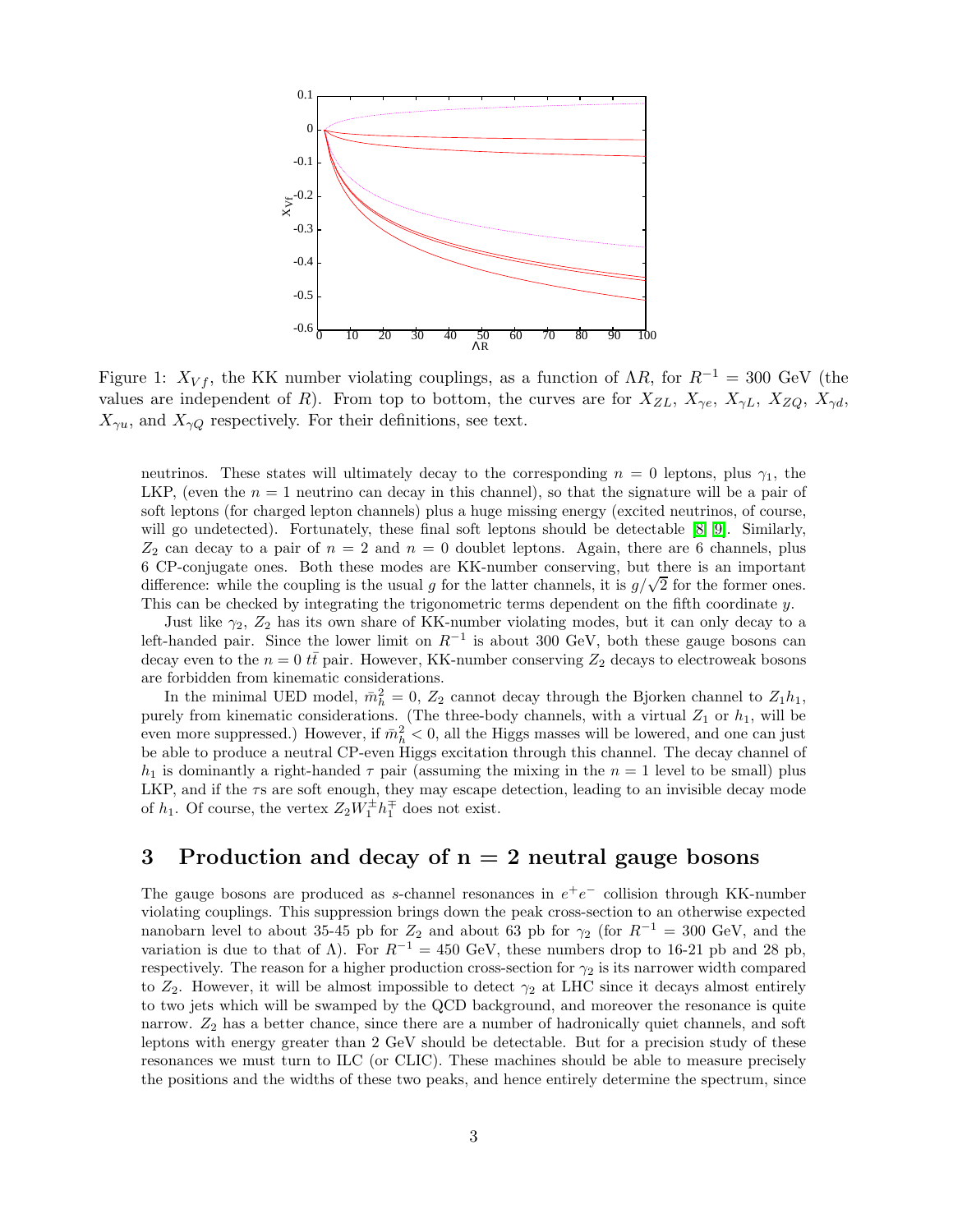

Figure 2: Decay widths of  $Z_2$  (upper pair) and  $\gamma_2$  (lower pair) as a function of  $\Lambda R$ , for  $R^{-1} = 450$ GeV and 300 GeV (upper and lower curves in a pair).

there are only two unknown parameters (hopefully the Higgs mass will already be measured by LHC). These measurements, in conjunction with the precise determination of  $n = 1$  levels, should be able to discriminate, not only between UED and supersymmetry, but even the minimal version of UED from its variants.

In figure 2 we show the decay widths of  $Z_2$  and  $\gamma_2$ , plotted for two different values of  $R^{-1}$ and as a function of  $\Lambda R$ . They increase logarithmically, because of the log  $\Lambda^2$  dependence of the couplings, but no new channel opens up. For small values of  $\Lambda R$  (2-3), the KK-number conserving channels for  $Z_2$  are still closed, and  $Z_2$  can be very long-lived, even to leave a displaced vertex. (As discussed earlier, for  $\Lambda R = 2$ , a somewhat fine-tuned value,  $Z_2$  is almost stable, and the peak is correspondingly narrow and hence difficult to detect.)

We emphasize that this study will be meaningful only if LHC finds some signal of new physics, which may look like UED, and for which the pair production of  $n = 1$  states is not beyond the reach of ILC. In that case a careful scan about  $\sqrt{s} = 2/R$  should reveal these two peaks. The points that one would like to verify are:

(i) On the  $Z_2$  peak,  $R$ , the ratio of  $e^+e^-$  to two jets to  $e^+e^- \to \mu^+\mu^-$  would show a sharp dip, in particular if we include the missing energy events. The reason is that the  $Z_2$ -width is dominated by the channel to a pair of  $n = 1$  leptons, and quarks can appear only from KK-number violating interactions. On the other hand, R should show a sharp peak on the  $\gamma_2$  resonance.

(ii) The cross-section would show a kink between the two peaks; this is the position where the KK-number conserving channels open up.

(iii) With the polarised beam option, the behaviour of the two peaks will be quite different. Since  $Z_2$ couples only to the left-handed fermions, with suitable polarisation the peak may vanish altogether, or may get enhanced by a factor of 3 (assuming  $80\% e^-$  polarisation and  $60\text{-}70\% e^+$  polarisation). The  $\gamma_2$  peak will get enhanced by about a factor of 2 with left-polarised  $e^-$  beam, but will never vanish altogether.

Let us also note that the SM background, coming from the continuum, is less than 10 pb for  $\sqrt{s} = 600\,900$  GeV [\[10\]](#page-4-5), and may be further reduced by suitable cuts.

# <span id="page-3-1"></span><span id="page-3-0"></span>References

- [1] T. Appelquist, H.C. Cheng, and B.A. Dobrescu, Phys. Rev. D 64, 2001 (035002).
- <span id="page-3-2"></span>[2] H. Georgi, A.K. Grant and G. Hailu, Phys. Lett. B506, 207 (2001).
- <span id="page-3-3"></span>[3] H.C. Cheng, K.T. Matchev, and M. Schmaltz, Phys. Rev. D 66, 036005 (2002).
- [4] M. Puchwein and Z. Kunszt, Annals Phys. 311 (2004) 288.